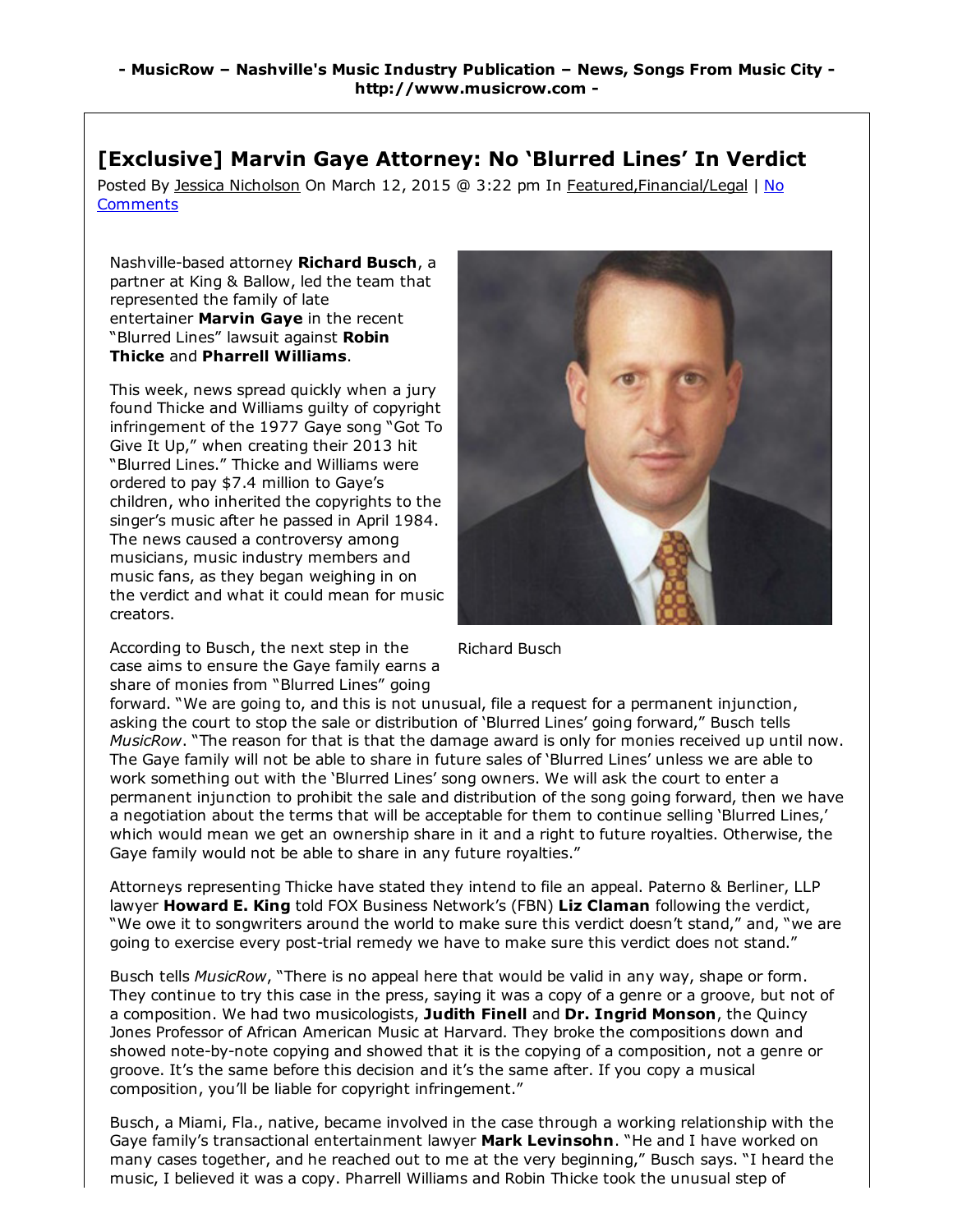actually suing the Gaye family for having the tenacity to bring this issue up and to want to have a discussion about it. At that point we had no choice, and the rest is history."



The "Blurred Lines" case is the latest of many major music business cases Busch was won. In the high-profile case of F.B.T Productions, LLC Vs. Aftermath Records, Busch represented F.B.T. Productions, who discovered, produced, and co-wrote some of recording artist **Eminem's** biggest hits. The United States Court of Appeals for the Ninth Circuit ruled in favor of F.B.T., finding that agreements between Universal and digital download providers are licenses. Eminem's recording contract entitled him and F.B.T. to 50 percent of Universal's net receipts for sales of Eminem's songs by iTunes and others. F.B.T had previously lost the case in 2009, but the decision was overturned and the case was settled in 2012.

Busch also represented Eminem's music publisher Eight Mile Style in a copyright infringement action against Apple Inc., and Aftermath Records, to determine whether Apple obtained necessary publishing licenses to allow it to make the rapper's songs available for digital download on iTunes.

In 2012, Busch obtained a favorable federal court verdict for Alvert Music for upwards of \$2 million in a case against a defendant record label involving bankruptcy and copyright issues.

His entrance into entertainment law started with a taxi cab ride in New York City. "The weather was bad, and so I suggested to the person next to me that we share the next cab that came. We did, and I learned that his wife was the copyright administrator for Bridgeport Music, Inc., and Westbound Records, Inc. At the time, the rap industry was sampling music without licenses and the company was planning a massive, 500-count lawsuit. I met with them in Detroit, and we decided to work together. We won every case. Later, they recommended me to Eminem's team for the FBT Productions case. I've been in entertainment law ever since, but it might not have happened without that cab ride."

Prior to joining King & Ballow in 1991, Busch was a law clerk for the Honorable John V. Parker, Chief Judge of the United States District Court for the Middle District of Louisiana. He earned his law degree from Loyola University Law School. He is a member of the Nashville, Louisiana, and American Bar Associations. He was named one of the top 100 entertainment Power Lawyers by *The Hollywood Reporter* (2012), and has been named several times as one of the best 150 lawyers in Tennessee by *Business Tennessee* magazine. In 2011, he was part of the *Nashville Post*'s list of Nashville's Top 101 lawyers. Busch's practice areas include litigation (state and federal), entertainment litigation, intellectual property law, commercial litigation, and labor and employment law.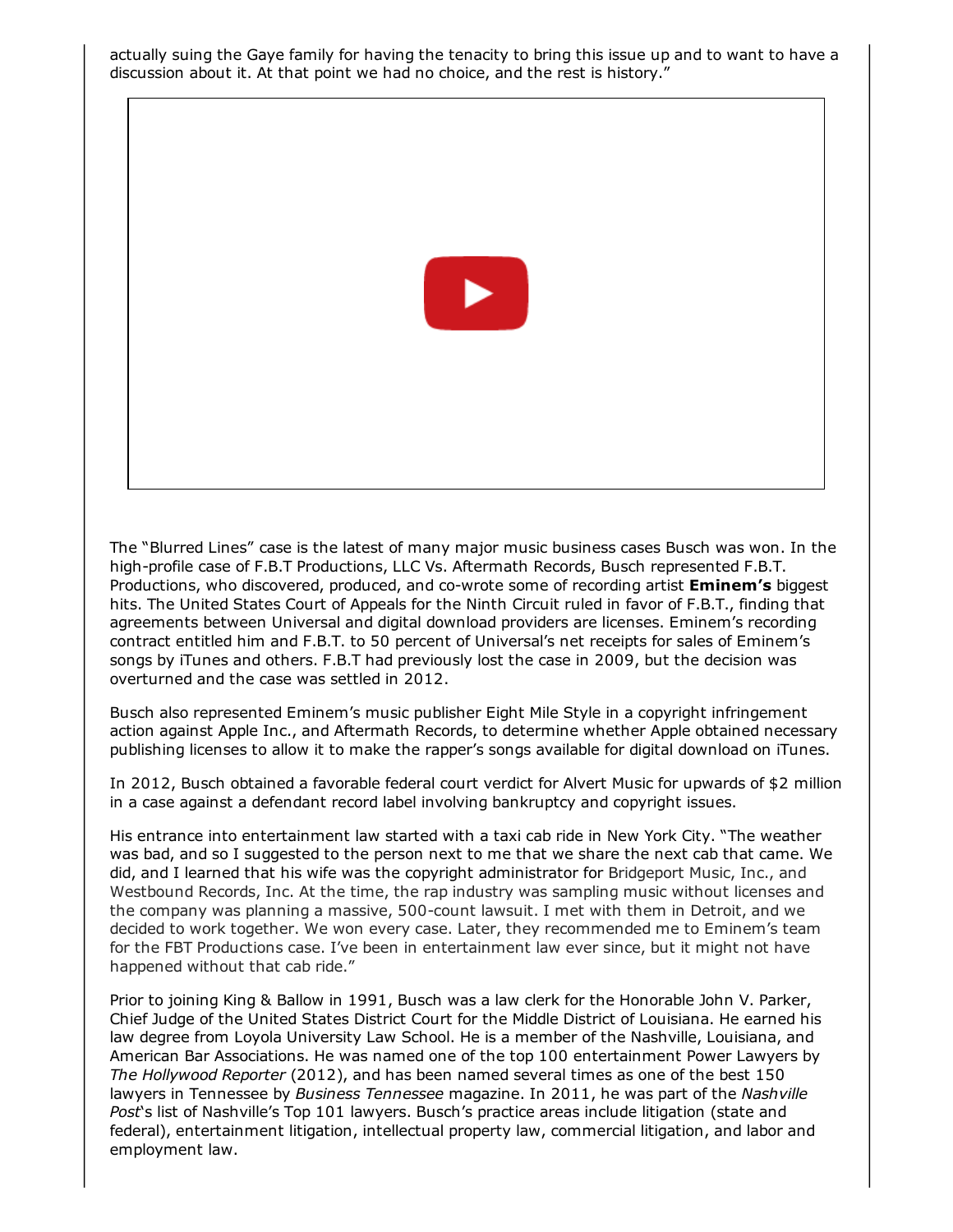"I'm thrilled to be part of it," he says of his work with the Gaye family. "The people involved, the song involved. It was an honor to represent Marvin Gaye's family. It's one of the best experiences of my life and career. This meant so much to the entire family, and it was satisfying to me to be able to make this happen for them. I've said this before, but I'm sure people were wondering who this guy was from Nashville, Tenn., and they know now."

Legal representatives for Thicke could not be reached at press time.



## Share this story:

- [Facebook](http://www.musicrow.com/2015/03/exclusive-marvin-gaye-attorney-no-blurred-lines-in-verdict/?share=facebook) [1]
- [Twitter](http://www.musicrow.com/2015/03/exclusive-marvin-gaye-attorney-no-blurred-lines-in-verdict/?share=twitter) [2]
- [Email](http://www.musicrow.com/2015/03/exclusive-marvin-gaye-attorney-no-blurred-lines-in-verdict/?share=email) <sup>[3]</sup>
- [LinkedIn](http://www.musicrow.com/2015/03/exclusive-marvin-gaye-attorney-no-blurred-lines-in-verdict/?share=linkedin) <sup>[4]</sup>
- <u>[Pinterest](http://www.musicrow.com/2015/03/exclusive-marvin-gaye-attorney-no-blurred-lines-in-verdict/?share=pinterest)</u> [5]
- [Google](http://www.musicrow.com/2015/03/exclusive-marvin-gaye-attorney-no-blurred-lines-in-verdict/?share=google-plus-1) [6]
- 

## **Comments**

## comments

Powered by **Facebook [Comments](http://peadig.com/wordpress-plugins/facebook-comments/)** <sup>[7]</sup>

Article printed from MusicRow – Nashville's Music Industry Publication – News, Songs From Music City: http://www.musicrow.com

URL to article: http://www.musicrow.com/2015/03/exclusive-marvin-gaye-attorney-noblurred-lines-in-verdict/

URLs in this post:

[1] Facebook: http://www.musicrow.com/2015/03/exclusive-marvin-gaye-attorney-noblurred-lines-in-verdict/?share=facebook

[2] Twitter: http://www.musicrow.com/2015/03/exclusive-marvin-gaye-attorney-no-